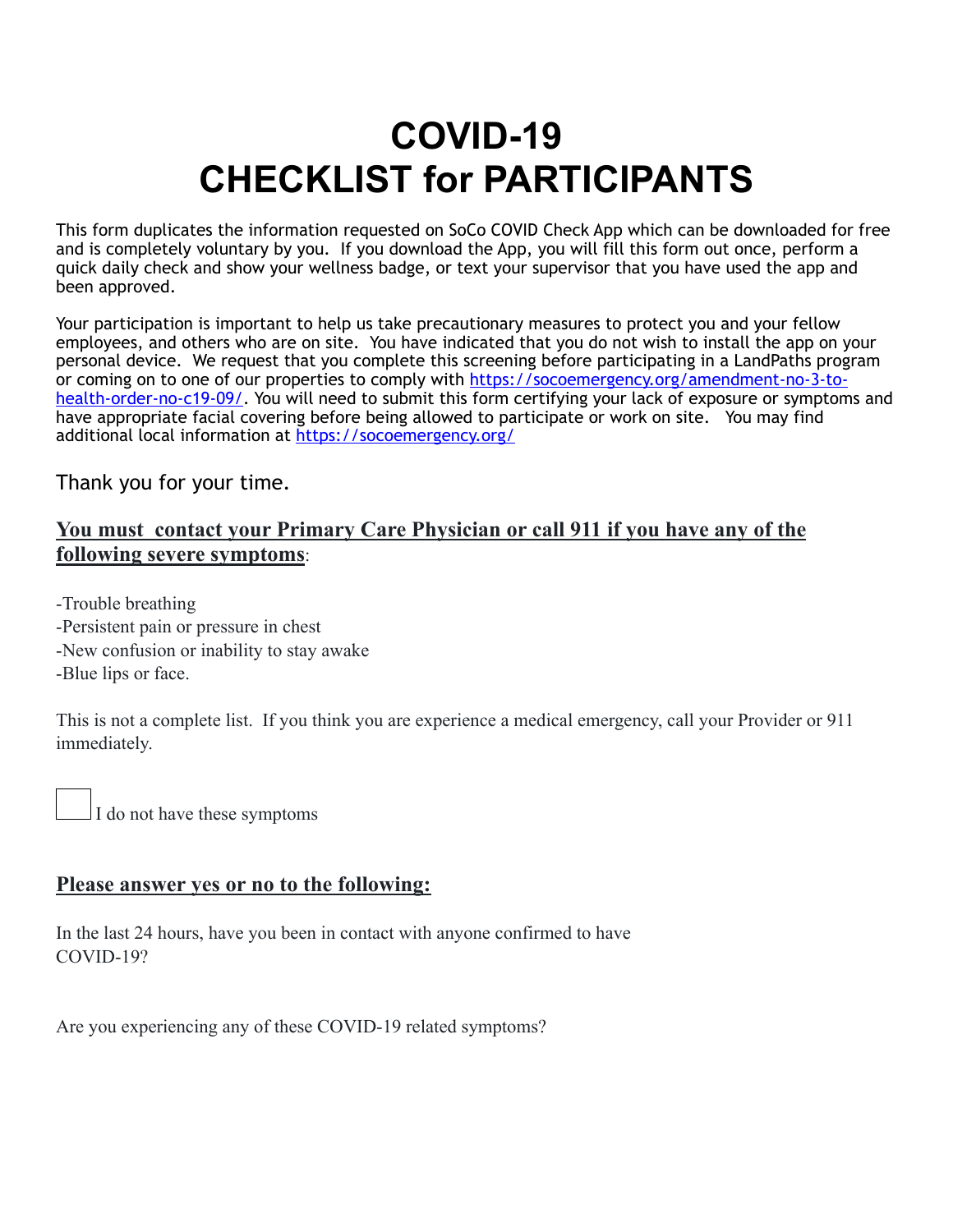## **Please complete the following checklist:**

Any symptoms that I'm experiencing (other than a temperature above 100 $^{\circ}$ ) have been cleared by my primary care provider

| Cough                                        |
|----------------------------------------------|
| Fever --Temperature above 100*               |
| Chills                                       |
| <b>Sore Throat</b>                           |
| Feeling achy                                 |
| Shortness of breath/difficulty breathing     |
| Nausea or vomiting                           |
| Unusual or new headache in the last 24 hours |
| Diarrhea                                     |
| Loss of Taste or Smell                       |
| Tingling or numbness                         |
| None of the above                            |
|                                              |

 $\_$ \_\_\_\_\_\_\_\_\_\_\_\_\_\_\_\_\_\_\_\_\_\_\_\_\_\_\_\_\_\_\_\_\_\_\_\_\_\_\_\_\_\_\_\_\_\_\_

\_\_\_\_\_\_\_\_\_\_\_\_\_\_\_\_\_\_\_\_\_\_\_\_\_\_\_\_\_\_\_\_\_\_\_\_\_\_\_\_\_\_  $\mathcal{L}_\text{max}$ 

 $\mathcal{L} = \{ \mathcal{L} \}$ 

Participant Name: Signature:

Date:

Staff Name: Signature or initials: